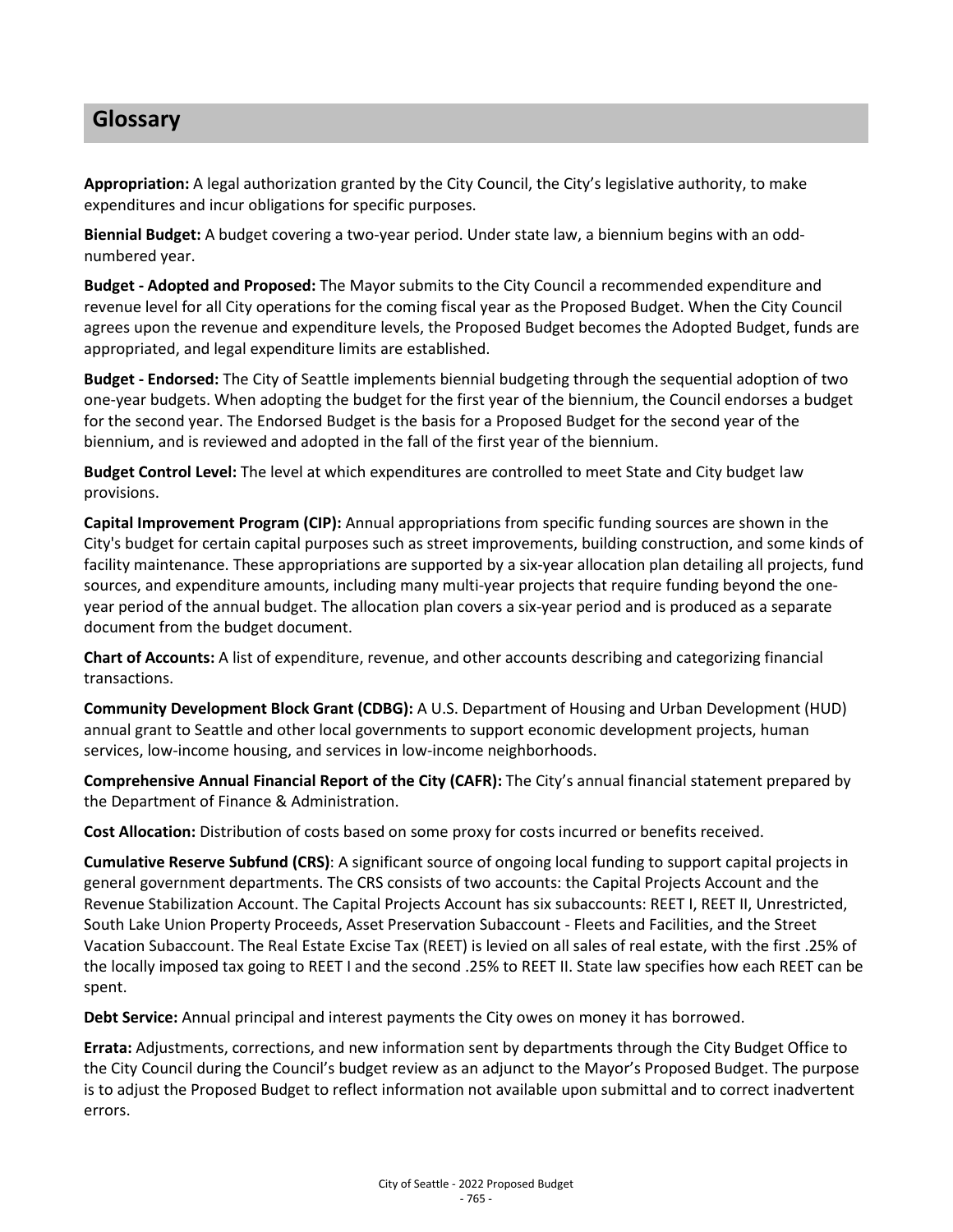## **Glossary**

**Full-Time Equivalent (FTE):** A term expressing the amount of time for which a position has been budgeted in relation to the amount of time a regular, full-time employee normally works in a year. Most full-time employees (1.00 FTE) are paid for 2,088 hours in a year (or 2,096 in a leap year). A position budgeted to work half-time for a full year, or full-time for only six months, is 0.50 FTE.

**Fund:** An accounting entity with a set of self-balancing revenue and expenditure accounts used to record the financial affairs of a governmental organization.

**Fund Balance:** The difference between the assets and liabilities of a particular fund. This incorporates the accumulated difference between the revenues and expenditures each year.

**General Fund:** A central fund into which most of the City's general tax revenues and discretionary resources are pooled, and which is allocated to support many of the operations of City government. Beginning with the 1997 Adopted Budget, the General Fund was restructured to encompass a number of subfunds, including the General Fund Subfund (comparable to the "General Fund" in prior years) and other subfunds designated for a variety of specific purposes. These subfunds are listed and explained in more detail in department chapters, as well as in the Funds, Subfunds, and Other section of the budget document.

**Grant-Funded Position:** A position funded 50% or more by a categorical grant to carry out a specific project or goal. Seattle Municipal Code 4.04.030 specifies that "categorical grant" does not include Community Development Block Grant funds, nor any funds provided under a statutory entitlement or distribution on the basis of a fixed formula including, but not limited to, relative population.

**Neighborhood Matching Subfund (NMF):** A fund supporting partnerships between the City and neighborhood groups to produce neighborhood-initiated planning, organizing, and improvement projects. The City provides a cash match to the community's contribution of volunteer labor, materials, professional services, or cash. The NMF is administered by the Department of Neighborhoods.

**Operating Budget:** That portion of a budget dealing with recurring expenditures such as salaries, electric bills, postage, printing, paper supplies, and gasoline.

**Position/Pocket Number:** A term referring to the title and unique position identification number assigned to each position authorized by the City Council through the budget or other ordinances. Positions may have a common title name, but each position has its own unique identification number assigned by the Records Information Management Unit of the Seattle Department of Human Resources at the time position authority is approved by the City Council. Only one person at a time can fill a regularly budgeted position. An exception is in the case of job-sharing, where two people work part-time in one full-time position.

**Program:** A group of services within a department, aligned by common purpose.

**Reclassification Request:** A request to change the job title or classification for an existing position. Reclassifications are subject to review and approval by the Classification/Compensation Unit of the Seattle Department of Human Resources and are implemented upon the signature of the Director of Human Resources, as long as position authority has been established by ordinance.

**Reorganization:** Reorganization refers to changes in the budget and reporting structure within departments.

**SUMMIT:** The City's central accounting system managed by the Department of Finance & Administration.

**Sunsetting Position:** A position funded for only a specified length of time by the budget or enabling ordinance.

**TES (Temporary Employment Service):** A program managed by the Seattle Department of Human Resources. TES places temporary workers in departments for purposes of filling unanticipated, short-term staffing needs, such as vacation coverage, positions vacant until a regularly-appointed hire is made, and special projects.

**Type of Position**: There are two types of budgeted positions. They are identified by one of the following characters: **F** for **F**ull-Time or **P** for **P**art-Time.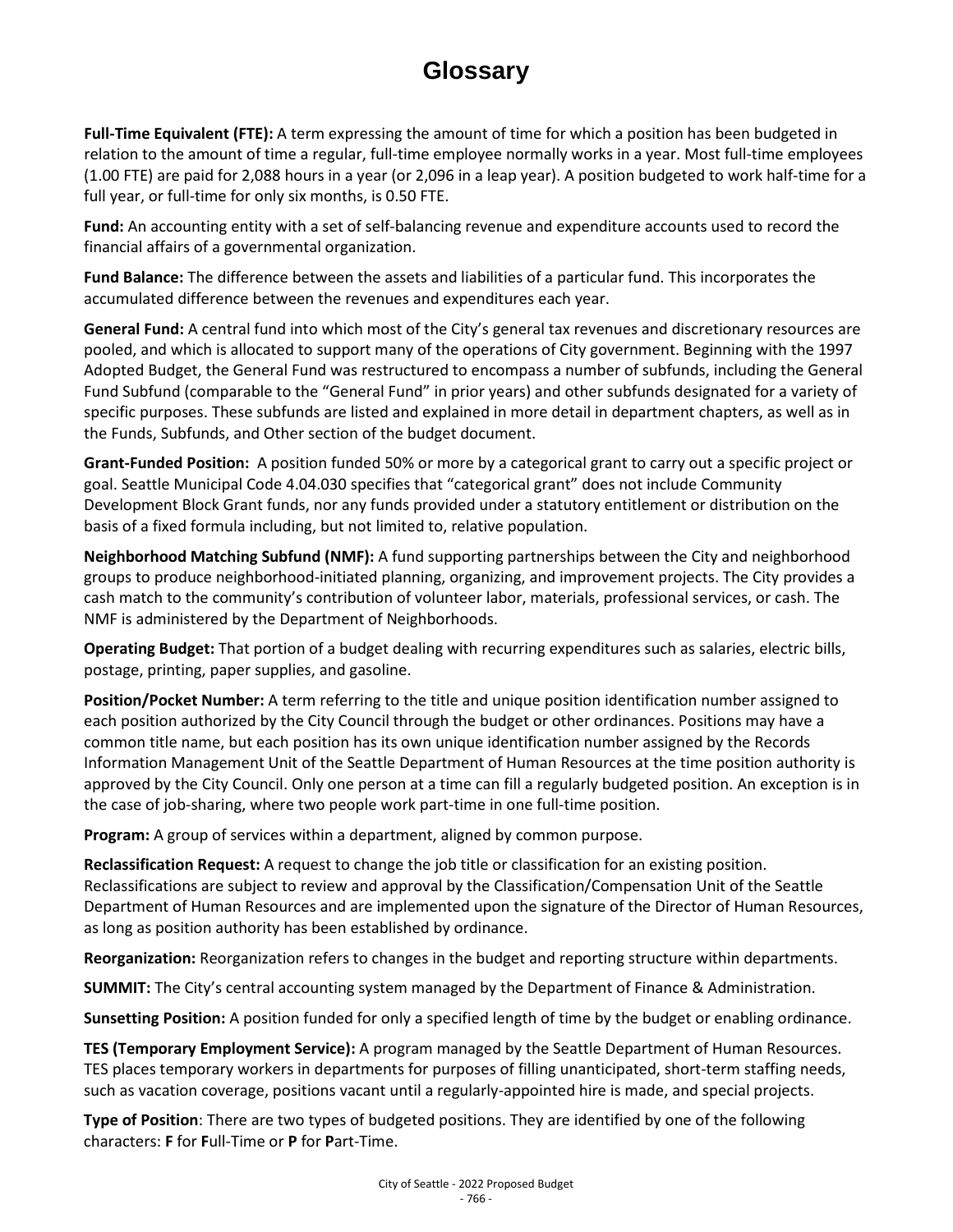## **Glossary**

- **Regular Full-Time** is defined as a position budgeted for 2,088 compensated hours per year, 40 hours per week, 80 hours per pay period, and is also known as one full-time equivalent (FTE).
- **Regular Part-Time** is defined as a position designated as part time, and requiring an average of 20 hours or more, but less than 40 hours of work per week during the year. This equates to an FTE value of at least 0.50 and no more than 0.99.